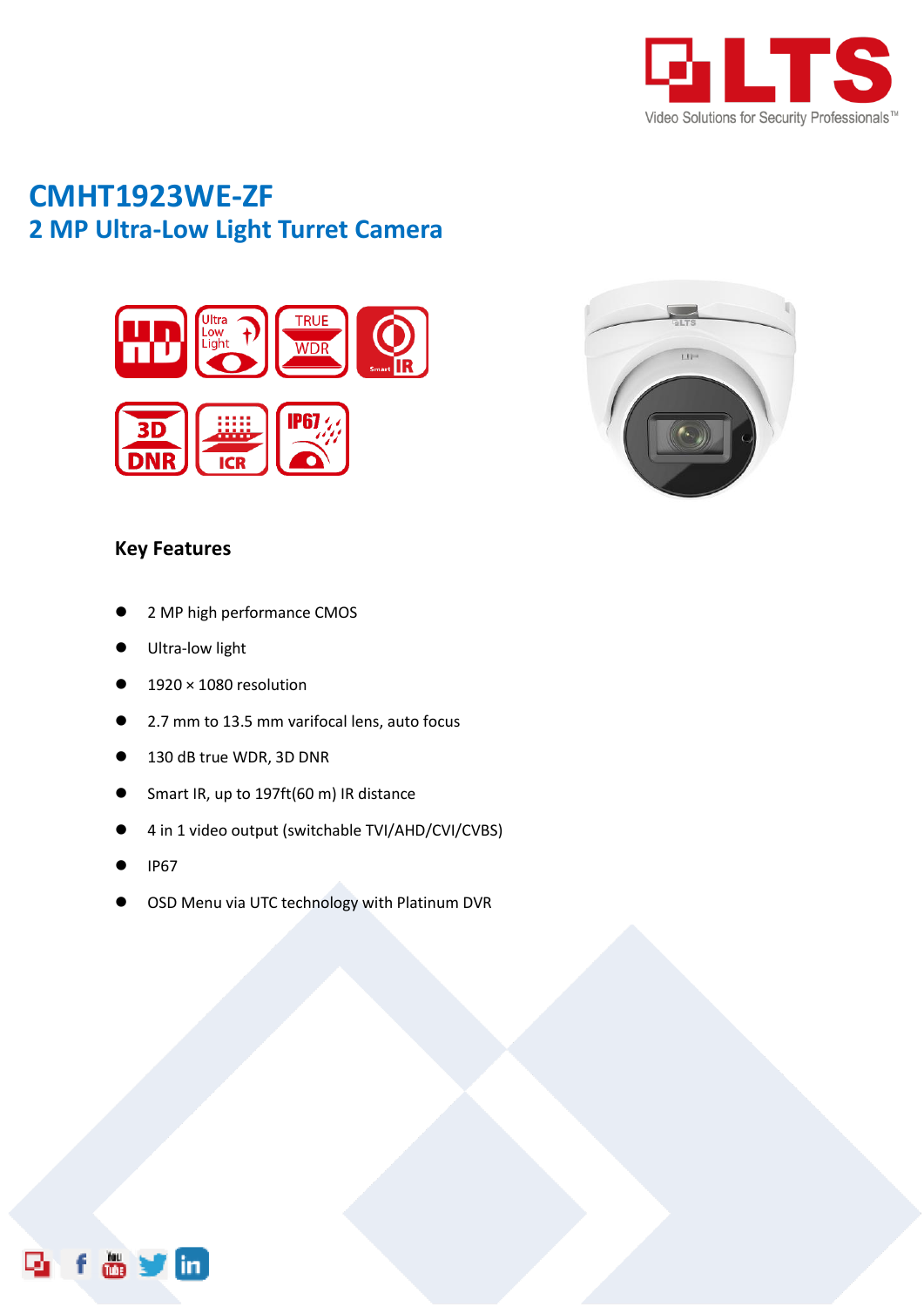

## **Specification**

| 2 MP CMOS<br>Image Sensor<br>Signal System<br>PAL/NTSC<br>Resolution<br>1920 (H) × 1080 (V)<br>PAL: 1080p@25fps<br><b>Frame Rate</b><br>NTSC: 1080p@30fps<br>Color: 0.003 Lux @ (F1.2, AGC ON), 0 Lux with IR<br>Min. Illumination<br>PAL: 1/25 s to 1/50, 000 s<br><b>Shutter Time</b><br>NTSC: 1/30 s to 1/50, 000 s<br>Slow Shutter<br>MAX. 16 times<br>2.7 mm to 13.5 mm motorized, auto focus<br>Lens<br>103° to 32.1°<br><b>Horizontal Field of View</b><br>Lens Mount<br>$\Phi$ 14<br><b>ICR</b><br>Day & Night<br>$\geq 130$ dB<br>WDR (Wide Dynamic Range) |
|---------------------------------------------------------------------------------------------------------------------------------------------------------------------------------------------------------------------------------------------------------------------------------------------------------------------------------------------------------------------------------------------------------------------------------------------------------------------------------------------------------------------------------------------------------------------|
|                                                                                                                                                                                                                                                                                                                                                                                                                                                                                                                                                                     |
|                                                                                                                                                                                                                                                                                                                                                                                                                                                                                                                                                                     |
|                                                                                                                                                                                                                                                                                                                                                                                                                                                                                                                                                                     |
|                                                                                                                                                                                                                                                                                                                                                                                                                                                                                                                                                                     |
|                                                                                                                                                                                                                                                                                                                                                                                                                                                                                                                                                                     |
|                                                                                                                                                                                                                                                                                                                                                                                                                                                                                                                                                                     |
|                                                                                                                                                                                                                                                                                                                                                                                                                                                                                                                                                                     |
|                                                                                                                                                                                                                                                                                                                                                                                                                                                                                                                                                                     |
|                                                                                                                                                                                                                                                                                                                                                                                                                                                                                                                                                                     |
|                                                                                                                                                                                                                                                                                                                                                                                                                                                                                                                                                                     |
|                                                                                                                                                                                                                                                                                                                                                                                                                                                                                                                                                                     |
|                                                                                                                                                                                                                                                                                                                                                                                                                                                                                                                                                                     |
| Angle Adjustment<br>Pan: 0° to 360°, Tilt: 0° to 75°, Rotate: 0° to 360°                                                                                                                                                                                                                                                                                                                                                                                                                                                                                            |
| <b>Menu</b>                                                                                                                                                                                                                                                                                                                                                                                                                                                                                                                                                         |
| STD/HIGH-SAT<br>Image Mode                                                                                                                                                                                                                                                                                                                                                                                                                                                                                                                                          |
| AGC<br>Yes                                                                                                                                                                                                                                                                                                                                                                                                                                                                                                                                                          |
| Day/Night Mode<br>Auto/Color/BW (Black and White)                                                                                                                                                                                                                                                                                                                                                                                                                                                                                                                   |
| <b>White Balance</b><br>Auto/Manual                                                                                                                                                                                                                                                                                                                                                                                                                                                                                                                                 |
| AE (Auto Exposure) Mode<br>WDR/BLC/HLC/Global                                                                                                                                                                                                                                                                                                                                                                                                                                                                                                                       |
| Privacy Mask<br>4 programmable privacy masks                                                                                                                                                                                                                                                                                                                                                                                                                                                                                                                        |
| <b>Motion Detection</b><br>4 programmable motion areas                                                                                                                                                                                                                                                                                                                                                                                                                                                                                                              |
| 3D DNR/2D DNR<br>NR (Noise Reduction)                                                                                                                                                                                                                                                                                                                                                                                                                                                                                                                               |
| English<br>Language                                                                                                                                                                                                                                                                                                                                                                                                                                                                                                                                                 |
| <b>Functions</b><br>Brightness, Sharpness, Mirror, Smart IR                                                                                                                                                                                                                                                                                                                                                                                                                                                                                                         |
| <b>Interface</b>                                                                                                                                                                                                                                                                                                                                                                                                                                                                                                                                                    |
| Switchable TVI/AHD/CVI/CVBS<br>Video Output                                                                                                                                                                                                                                                                                                                                                                                                                                                                                                                         |
| <b>General</b>                                                                                                                                                                                                                                                                                                                                                                                                                                                                                                                                                      |
| -40 °C to 60 °C (-40 °F to 140 °F), humidity: 90% or less (non-condensing)<br><b>Operating Conditions</b>                                                                                                                                                                                                                                                                                                                                                                                                                                                           |
| 12 VDC ±25%<br>Power Supply<br>*You are recommended to use one power adapter to supply the power for one camera.                                                                                                                                                                                                                                                                                                                                                                                                                                                    |
| Power Consumption<br>Max. 7.5W                                                                                                                                                                                                                                                                                                                                                                                                                                                                                                                                      |
| Ingress Protection<br><b>IP67</b>                                                                                                                                                                                                                                                                                                                                                                                                                                                                                                                                   |
| Material<br>Metal                                                                                                                                                                                                                                                                                                                                                                                                                                                                                                                                                   |
| Up to 197ft(60 m)<br>IR Range                                                                                                                                                                                                                                                                                                                                                                                                                                                                                                                                       |
| $\Phi$ 134.3 mm × 111.35 mm ( $\Phi$ 5.29" × 4.38")<br><b>Dimensions</b>                                                                                                                                                                                                                                                                                                                                                                                                                                                                                            |
| Weight<br>Approx. 605 g (1.33 lb.),                                                                                                                                                                                                                                                                                                                                                                                                                                                                                                                                 |

**Rifavm**